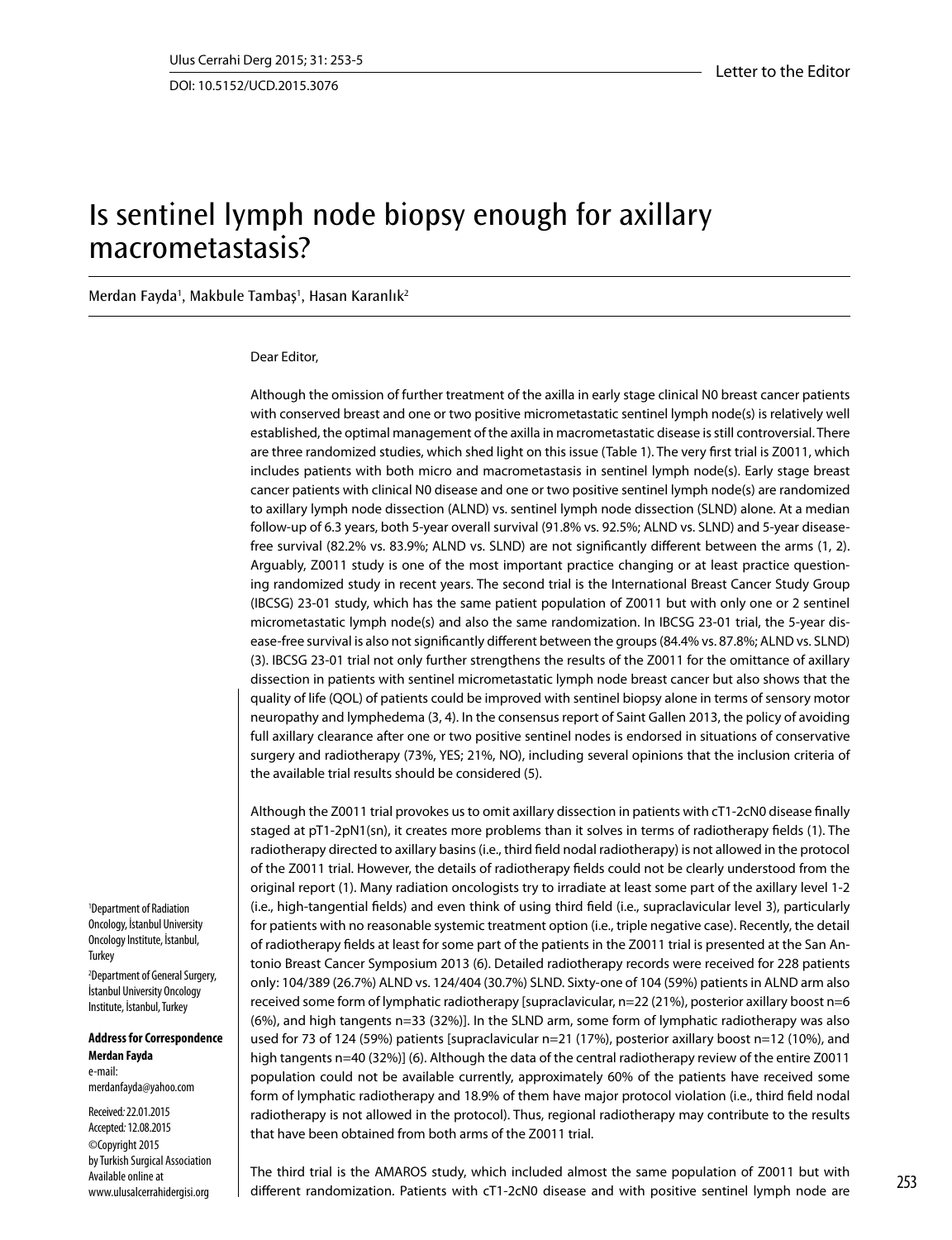Table 1. Randomized trials of patients with early stage breast cancer having clinical N0 disease and one or two positive sentinel lymph node(s)

| cT1-2cN0<br>pT1-2pN1(sn)<br><b>Results</b><br>Micromet.<br>Macromet.<br><b>Extracapsular</b><br><b>Trial</b><br>SΝ<br>SΝ<br>extension<br><b>Randomization</b><br>Radiotherapy<br>(regional control)                                                                                         | Comment                                                                |
|---------------------------------------------------------------------------------------------------------------------------------------------------------------------------------------------------------------------------------------------------------------------------------------------|------------------------------------------------------------------------|
|                                                                                                                                                                                                                                                                                             |                                                                        |
|                                                                                                                                                                                                                                                                                             |                                                                        |
| ALND <sub>vs.</sub><br><b>Gross ECE not</b><br>ALND≅SLND<br>Z0011(1,6)<br>$\approx 40\%$<br>$\approx 60\%$<br>Mastectomy (0%)<br>included<br><b>SLND</b><br>[ITC included]<br>Breast only RT.<br>But at least 70% of<br>both arms received<br>some form of<br>lymphatic RT                  | Regional<br>radiotherapy may<br>contribute to both<br>arms             |
| Not included<br>ALND <sub>vs.</sub><br>ALND≅SLND<br>IBCSG 23-01 (3)<br>Yes [ITC included]<br>Mastectomy (9%).<br>None<br><b>SLND</b><br>Breast only RT.<br><b>PMRT</b> details were<br>not clear.                                                                                           | Less sensory-motor<br>neuropathy and<br>lymphedema with<br><b>SLND</b> |
| AMAROS (7)<br>Not evaluated<br>ALND vs.<br>ALND $\cong$ Axillary RT<br>29% micromet;<br>59%<br>Mastectomy (17%).<br><b>Breast only RT or PMRT</b><br>12% ITC<br><b>Axillary RT</b><br>[34 of 127 (26%) in ALND<br>arm and 51 of 121 (42%)<br>patients in axillary RT arm<br>received CWRT]. | Less lymphedema<br>with axillary RT                                    |

RT: radiotherapy; ALND: axillary lymph node dissection; SLND: sentinel lymph node dissection; SN: sentinel node; PMRT: postmastectomy radiotherapy; CWRT: chest wall radiotherapy; ITC: isolated tumor cells

randomized to axillary radiotherapy (level I+II+III and medial supraclavicular) vs. ALND. Five-year axillary recurrence rates (1.03% vs. 0.54%; Axillary RT vs. ALND) are not significantly different between the arms (7). There are no significant differences between treatment arms regarding overall survival (5-year estimates: 92.5% Axillary RT vs. 93.3% ALND; p=0.3386) and disease-free survival (5-year estimates: 82.7% Axillary RT vs. 86.9% ALND; p=0.1788). Lymphedema was found significantly more often after ALND (1-year: 22% Axillary RT, 40% ALND; p<0.0001 and 5-year: 14% Axillary RT, 28% ALND; p<0.0001). There is a non-significant trend toward more early shoulder movement impairment after Axillary RT. These findings are compatible with a trend in the following two QOL items in the arm symptom scale: swelling (Axillary RT better) and movement (ALND better). There are no other differences in QOL. Both axillary RT and ALND are equally effective in terms of local control but have lesser lymphedema with axillary RT (7).

Another matter of debate is whether these results could be applicable to the patients treated with mastectomy and SLNB. Only IBCSG 23-01 and AMAROS study included patients with mastectomy (9% and 17% of the patients, respectively). Because radiotherapy details of patients treated with mastectomy in IBCSG 23-01 is not clear, the authors of the trial stated that despite the numbers being small, subgroup analysis suggested that no axillary dissection is acceptable for patients undergoing mastectomy, provided the invasive component of the breast lesion is small (3). Seventeen percent of the patients in the AMAROS study were treated with mastectomy. The chest wall radiotherapy was applied to 34 of 127 (26%) patients in the ALND arm and to 51 of 121 (42%) patients in the axillary RT arm. It is still not clear whether the results of both IBCSG 23-01 and AMAROS trials could be applicable to the patients treated with mastectomy. The decisions should be made individually.

According to the recently published results of a single-center prospective study in patients meeting the Z0011 clinicopathologic criteria (pT1–2; cN0 with <3 positive sentinel lymph nodes), presence of extracapsular extension (ECE) was associated with greater axillary disease burden (8). Twenty percent and 3% of the patients with and without ECE, respectively, had ≥4 additional positive nodes at the completion of ALND ( $p$ <0.0001); 33% of patients with >2 mm ECE had  $\geq$ 4 additional positive nodes at the completion of ALND when compared with 9% in the  $<$ 2 mm group (p $<$ 0.0001). On multivariate analysis, the strongest predictor of ≥4 positive nodes at the completion of ALND was >2 mm of ECE (odds ratio, 14.2) (8). Gross extranodal extension was excluded from the Z0011 trial and unfortunately was not reported in the AMAROS trial (1, 7). Even gross ECE (i.e., >2 mm of ECE) was not reported, axillary radiotherapy may still be considered as an alternative treatment option to the axillary dissection according to the results of AMAROS.

In conclusion, the omission of further treatment to axilla after positive micrometastatic sentinel lymph node in patients with conserved breast cT1-2cN0 disease is relatively well established. However, the optimal management of the axilla in macrometastatic disease is still controversial. Z0011 is the only trial that suggests that radiotherapy of the breast alone is enough for axillary macrometastatic sentinel lymph node. However, we have learned from the central radiotherapy review of Z0011, approximately 60% of the patients received some form of lymphatic radiotherapy and 26% of them had major protocol violation (i.e., third field nodal radiotherapy is not allowed in the protocol). Hence, the omission of further treatment to axilla in patients with macrometastatic sentinel lymph node is not appropriate according to the available data. In this case, the best evidence that we have is the AMAROS 254 be made individually. The state of the state of trial, and it shows us that either ALND or axillary radiotherapy